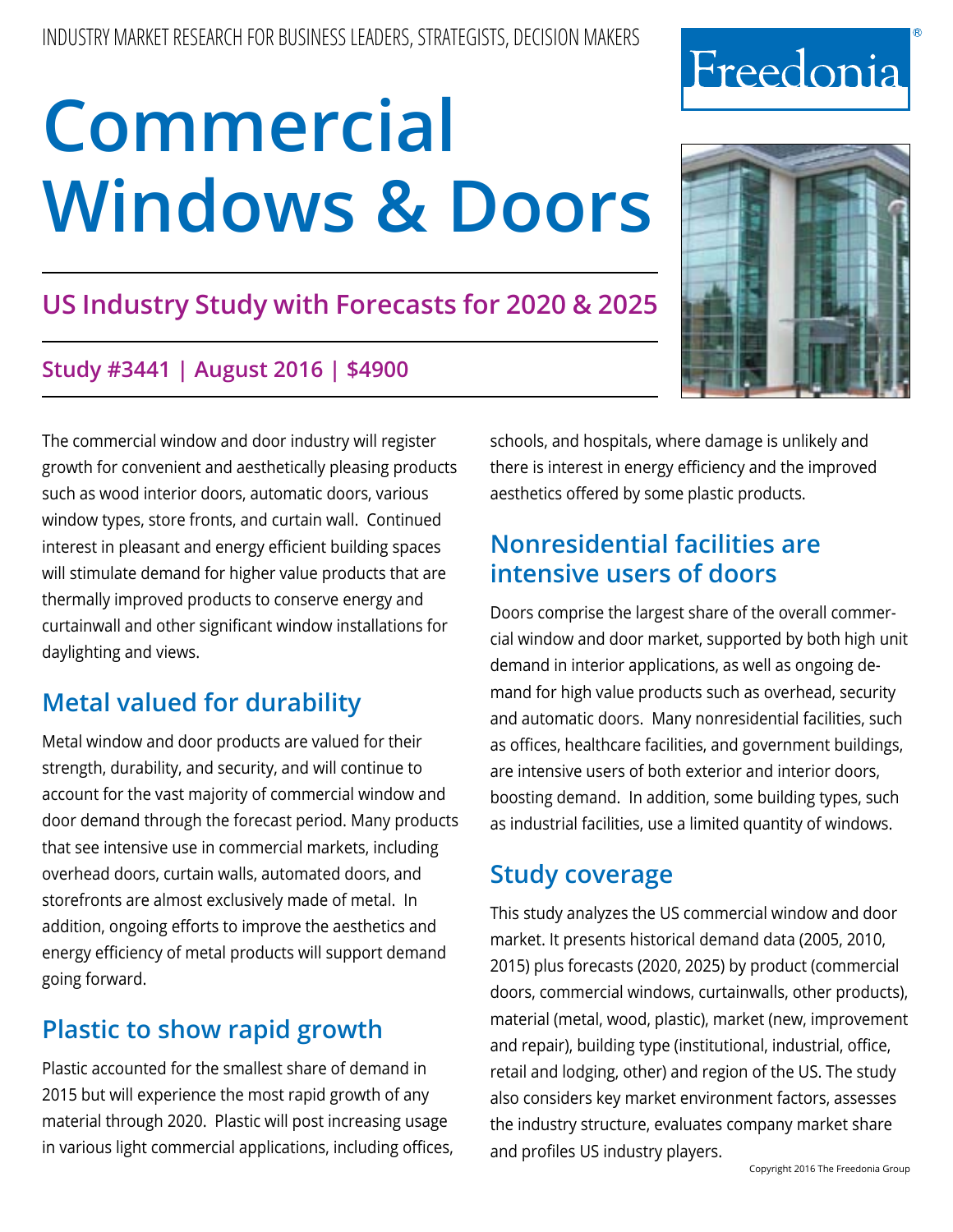**US Industry Study with forecasts for 2020 & 2025**

Study #3441 August 2016 \$4900

## **Contents Summary**

#### **Executive Summary**

#### **Market Environment**

#### **Overview**

Total Window & Door Market Overview Value Demand Historical Market Trends Pricing Demand by Product

#### **Products**

Commercial Door Demand Commercial Window Demand Other Commercial Window & Door Products Curtainwalls Commercial Glass Area

#### **Metal**

Materials & Material Trends Products & Product Trends Metal Doors Metal Windows Other Metal Products

#### **Wood**

Materials & Material Trends Products & Product Trends Wood Doors Wood Windows Other Wood Products

#### **Plastic**

Materials & Material Trends Products & Product Trends Plastic Doors Plastic Windows Other Plastic Products

#### **Markets**

New Improvements & Repairs Demand by Building Type Office, Retail, & Lodging Institutional Industrial Other Commercial

#### **Regional Demand**

Regional Demographic & Economic Trends Population Patterns Economic Outlook Regional Construction Nonresidential Building Stock Regional Window & Door Demand

#### **Industry Structure**

Industry Composition Market Share Vertical & Horizontal Integration Product Development Manufacturing Marketing & Distribution Mergers & Acquisitions Cooperative Agreements Company Profiles

## **Tables & Charts**

#### **Executive Summary**

1 Summary Table

#### **Overview**

- 1 Total Window & Door Market Demand Cht Commercial Window & Door Demand
- by Material, 2005-2025 2 Commercial Window & Door Supply & Demand
- 3 Commercial Window & Door Market Cht Commercial Window & Door
	- Market, 2005-2015
- <sup>4</sup> Commercial Window & Door Pricing Environment
- Cht Commercial Window & Door Pricing, 2005-2025
	- 5 Commercial Window & Door Demand by Product
	- 6 Commercial Door Demand by Material
- 7 Commercial Window Demand by Material
- 8 Other Commercial Products Demand by Material

#### **Products**

- 1 Commercial Window & Door Demand by Product
- Cht Commercial Window & Door Demand by Product, 2015
	- 2 Commercial Door Demand by Product
	- 3 Commercial Window Demand by Product 4 Other Commercial Window & Door
	- Demand by Product
	- 5 Curtainwall Demand by Part & Material 6 Commercial Glass Area Demand

#### **Metal**

- 1 Metal Commercial Window & Door Supply & Demand
- Cht Metal Commercial Window & Door Demand by Product, 2005-2025
- 2 Metal Commercial Door Demand by Market
- 3 Metal Commercial Door Demand by Type
- 4 Metal Commercial Door
- Demand by Material 5 Metal Commercial Window Demand by Market
- 6 Metal Commercial Window Demand by Type
- 7 Metal Commercial Window Demand by Material
- 8 Other Metal Commercial Products Demand by Market
- 9 Other Metal Commercial Products Demand by Type
- 10 Other Metal Commercial Products Demand by Material

#### **Wood**

- 1 Wood Commercial Window & Door Supply & Demand
- Cht Wood Commercial Window & Door Demand, 2005-2015
	- 2 Wood Commercial Door Demand by Market
	- Wood Commercial Door Demand by Type
	- 4 Wood Commercial Door Demand by Material & Application
	- 5 Wood Commercial Window Demand by Market
- 6 Wood Commercial Window Demand by Type & Cladding
- 7 Other Wood Commercial Window & Door Products Demand by Market

Freedonia

8 Other Wood Commercial Window & Door Products Demand by Type

#### **Plastic**

- 1 Plastic Commercial Window & Door Supply & Demand
- Cht Plastic Commercial Window & Door Demand by Product, 2005-2025
	- 2 Plastic Commercial Door Demand by Market
	- Plastic Commercial Door Demand by Type
- 4 Plastic Commercial Door
- Demand by Material 5 Plastic Commercial Window Demand by Market
- 6 Plastic Commercial Window Demand by Type
- 7 Plastic Commercial Window Demand by Material
- 8 Other Plastic Commercial Window & Door Products Demand by Market
- 9 Other Plastic Commercial Window & Door Products Demand by Type
- 10 Other Plastic Commercial Window & Door Products Demand by Material

#### **Markets**

- 1 Commercial Window & Door Demand by Market
- Cht Commercial Window & Door Demand by Building Type, 2005-2025
	- 2 New Commercial Window & Door Demand by Material & Product
	- 3 Commercial Improvement & Repair Window & Door Demand by Material & Product
- 4 Office, Retail, & Lodging Window & Door Demand by Application
- 5 Institutional Window & Door Demand by Application
- 6 Industrial Window & Door
- Demand by Application 7 Other Commercial Window & Door Demand by Application

#### **Regional Demand**

- 1 Population by Region
- 2 Gross Domestic Product by Region
- 3 Construction Expenditures by Region
- 4 Nonresidential Building Space by Region & Type
- 5 Commercial Window & Door Demand by Region
- Cht Commercial Window & Door Demand by Region, 2015
	- 6 Northeast Regional Demand
- Midwest Regional Demand
- 8 South Regional Demand
- 9 West Regional Demand

#### **Industry Structure**

1 US Commercial Window & Door Sales for Selected Manufacturers, 2015

2 Selected Acquisitions & Divestitures 3 Selected Cooperative Agreements

Cht US Commercial Window & Door Market Share, 2015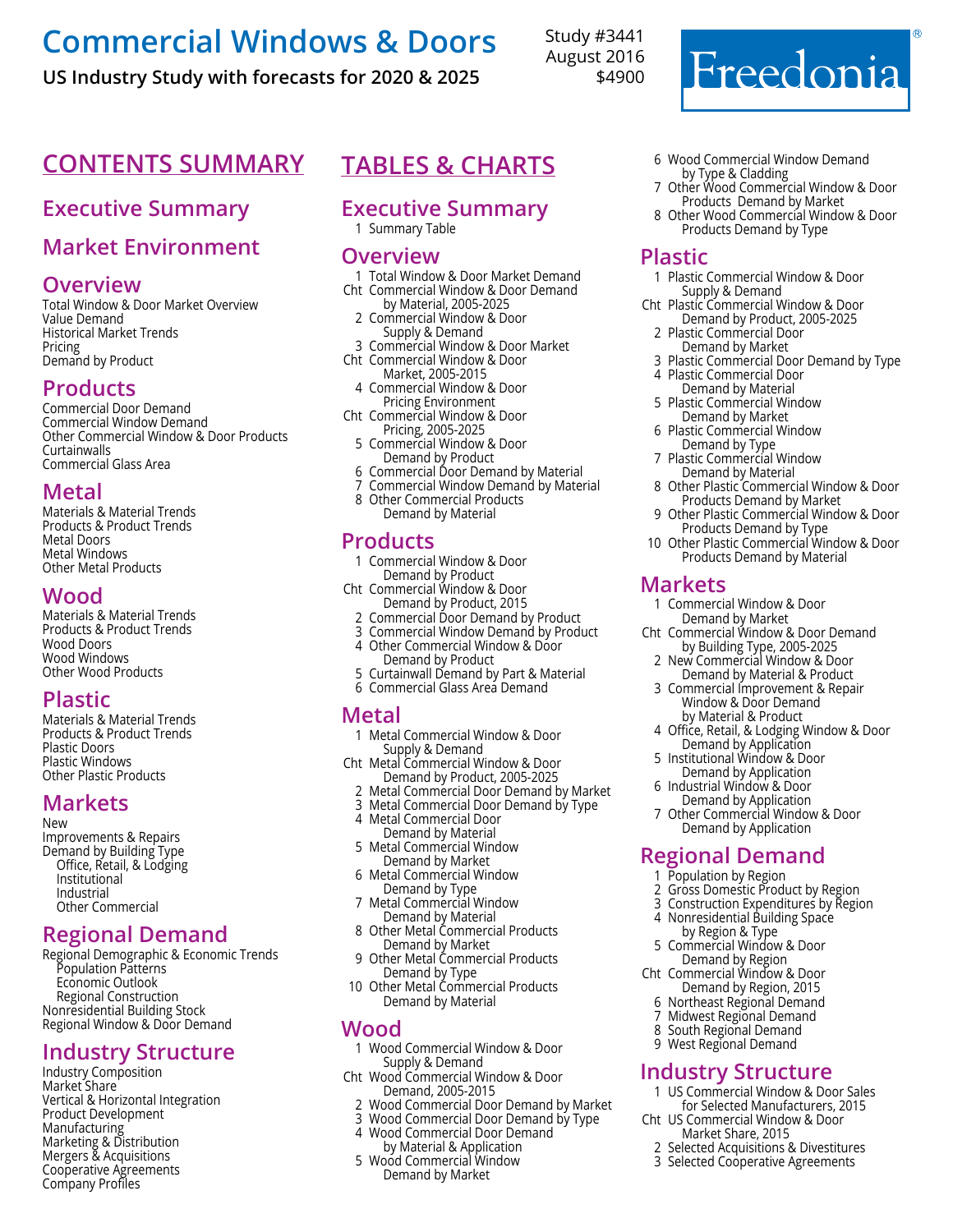**US Industry Study with forecasts for 2020 & 2025**

Study #3441 August 2016 \$4900



#### **metal**

#### **Metal Door Demand by Type**

Metal door products include overhead doors, manual entry an sage doors, automated sliding and swinging doors, patio doors, an types. Overhead doors, which are typically panelized and automa used to close off large openings such as loading dock doors or occ ally patio spaces in office, retail, and lodging applications account the single largest share of metal doors demand. Demand is expected to the single see above-average growth through 2020, supported by rising nonr tial construction spending across all segments.

Commercial demand for manual entry doors nearly matched



billion in 20 rs, these prod passage doo

rs is expecte 120. Growth

be driven by healthy growth in office, retail, and lodging construct expenditures, as well as by a rebound in institutional construction expenditures. These doors are most often installed in facilities with heavy foot traffic because they are easy to operate, especially by the disabled and senior citizens. Both types of metal doors require little maintenance and have long lifespans. Sliding automatic doors account for a larger share of the market as they are regarded as better accommodating individuals

©2016 by MarketResearch.com, Inc. – All rights reserved

## **This study can help you:**

- Determine your market & sales potential
- Learn more about industry competitors
- Assess new products & technologies
- Identify firms to merge with or acquire
- Complement your research & planning
- Gather data for presentations
- Confirm your own internal data
- Make better business decisions

| <b>TABLE VIII-3</b>                                                                                                                                                                                                                                                                      |                          |
|------------------------------------------------------------------------------------------------------------------------------------------------------------------------------------------------------------------------------------------------------------------------------------------|--------------------------|
| <b>COMMERCIAL IMPROVEMENT &amp; REPAIR WINDOW &amp; DOOR</b><br><b>DEMAND BY MATERIAL &amp; PRODUCT</b><br>(million dollars)                                                                                                                                                             |                          |
| Item                                                                                                                                                                                                                                                                                     | 2005 2010 2015 2020 2025 |
| Nonres Building I&R Expend (bil \$)<br>\$ windows & doors/000\$ nonres I&R<br>Nonres I&R Window & Door Demand<br>By Material:<br>Metal<br>Wood<br>Plastic<br>By Product:<br>Doors<br>Windows<br><b>Other Products</b><br>$%$ improvements $&$ repairs<br>Commercial Window & Door Demand |                          |

Source: The Freedonia Group



**TABLE V-3**

#### **For complete details on any study visit [www.freedoniagroup.com](http://www.freedoniagroup.com/)**